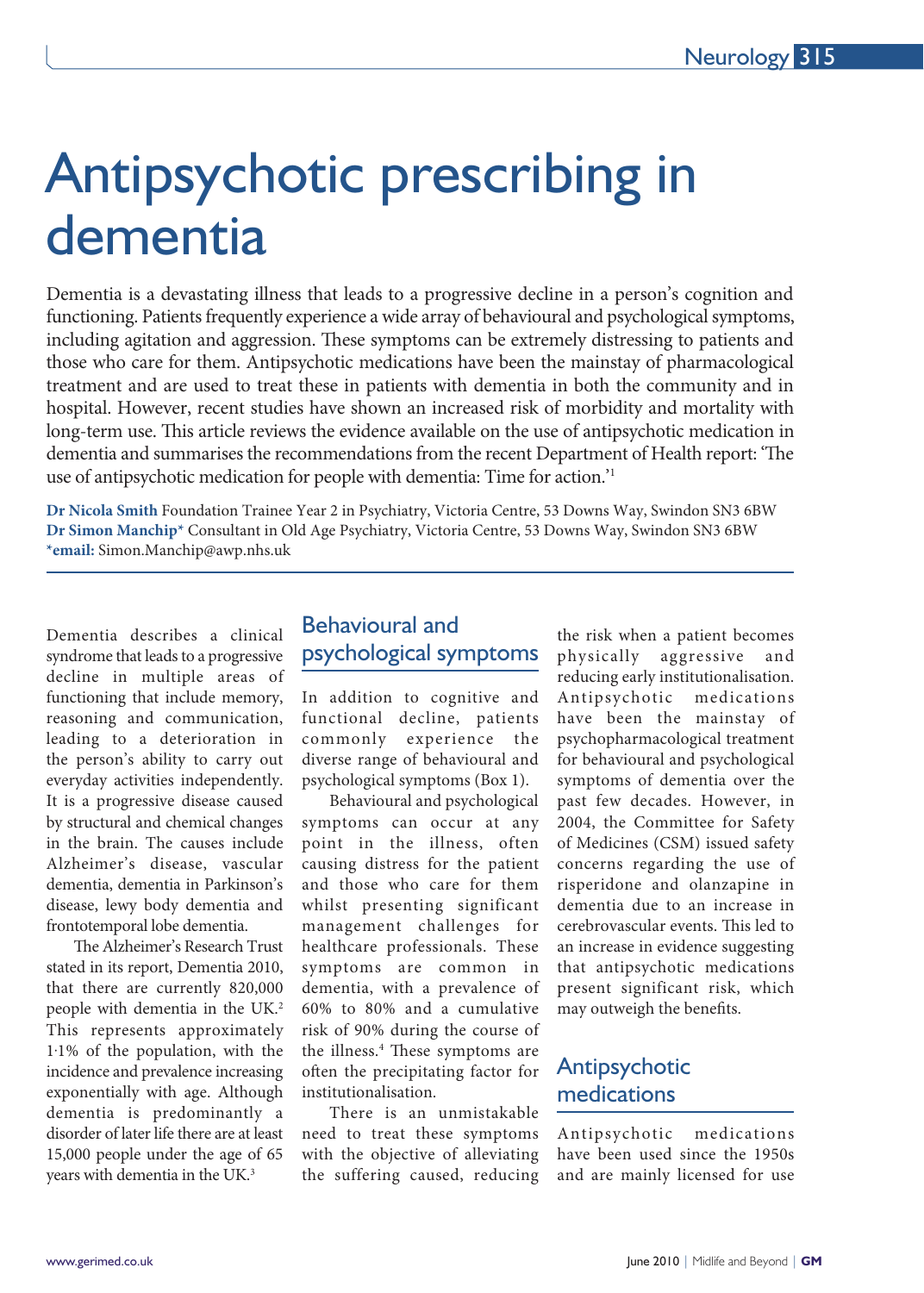#### **Box 1:** Behavioural and psychological symptoms

Agitation, verbal and/or physical aggression, sleep disturbance, wandering, shouting, repeated questioning, depression, apathy, hallucinations, delusions, misidentifications, REM sleep disorders, sexual disinhibition, hoarding, cursing, culturally inappropriate behaviours and shadowing people.

in schizophrenia and bipolar disorder where there is evidence of psychosis. The first-generation of these medications, known as "typical" antipsychotics, act predominantly by antagonising dopamine receptors. These have been superseded by the second-generation "atypical" antipsychotics, largely due to a more favourable side-effect profile and a perceived relative safety advantage.

Elderly patients are at increased risk of side effects, including postural hypotension, dyskinesias and extrapyramidal effects, due to frailty, comorbidities and polypharmacy. These adverse effects can lead to an increased rate of falls and their devastating effects on a patient's physical and psychological wellbeing. With one exception, the use of antipsychotics is unlicenced for the treatment of behavioural problems in dementia. Risperidone has a licence in the UK for the shortterm management of persistent aggression in patients with moderate-to-severe Alzheimer's dementia unresponsive to nonpharmacological approaches where there is risk of harm to self or others lasting for a period of six weeks. Nonpharmacological approaches include environmental, medical, nursing and social interventions such as restructuring the care plan, person-centred care and treating physical issues such as pain and constipation.

# Prevalence of use

There has been increasing concern over the number of patients with dementia prescribed antipsychotic medications. Fossey et al found that 48% of patients with dementia in 12

nursing homes were prescribed antipsychotic medication<sup>5</sup> and a recent report from IMS Health,<sup>6</sup> a provider of pharmaceutical market information, suggested that 20.3% of prescriptions for the treatment of people with the recorded diagnosis of dementia included an antipsychotic medication.

This number is likely to be an underestimation due to the fact that a significant number of patients with dementia will not have a formal diagnosis. The Department of Health report 'The use of antipsychotic medication for people with dementia: Time for action' made a conservative estimate that one quarter of people with dementia in the UK

### **Box 2:** Time for action

- 1. Reduce the use of antipsychotic drugs for people with dementia and assure good practice
- 2. National leadership for reducing the level of prescriptions of antipsychotic medication for people with dementia
- 3. Audit to generate data on the use of antipsychotic medication for people with dementia in each primary care trust
- 4. People with dementia should receive antipsychotic medication only when they really need it
- 5. There is a need for further research to be completed on nonpharmacological and pharmacological approaches to dementia
- 6. The Care Quality Commission should consider using rates of prescriptions of antipsychotic medication for people with dementia, adherence to good practice guidelines, the availability of skills in non-pharmacological management of behavioural and psychological symptoms in dementia and the establishment of care home in-reach from specialist mental health services as markers of the quality of care provided by care homes
- 7. The Improving Access to Psychological Therapies programme should ensure resources are available to deliver therapy to people with dementia and their carers
- 8. Specialist older people's mental health services and GPs should meet in order to address the issue of people with dementia in their own homes who are on antipsychotic medication.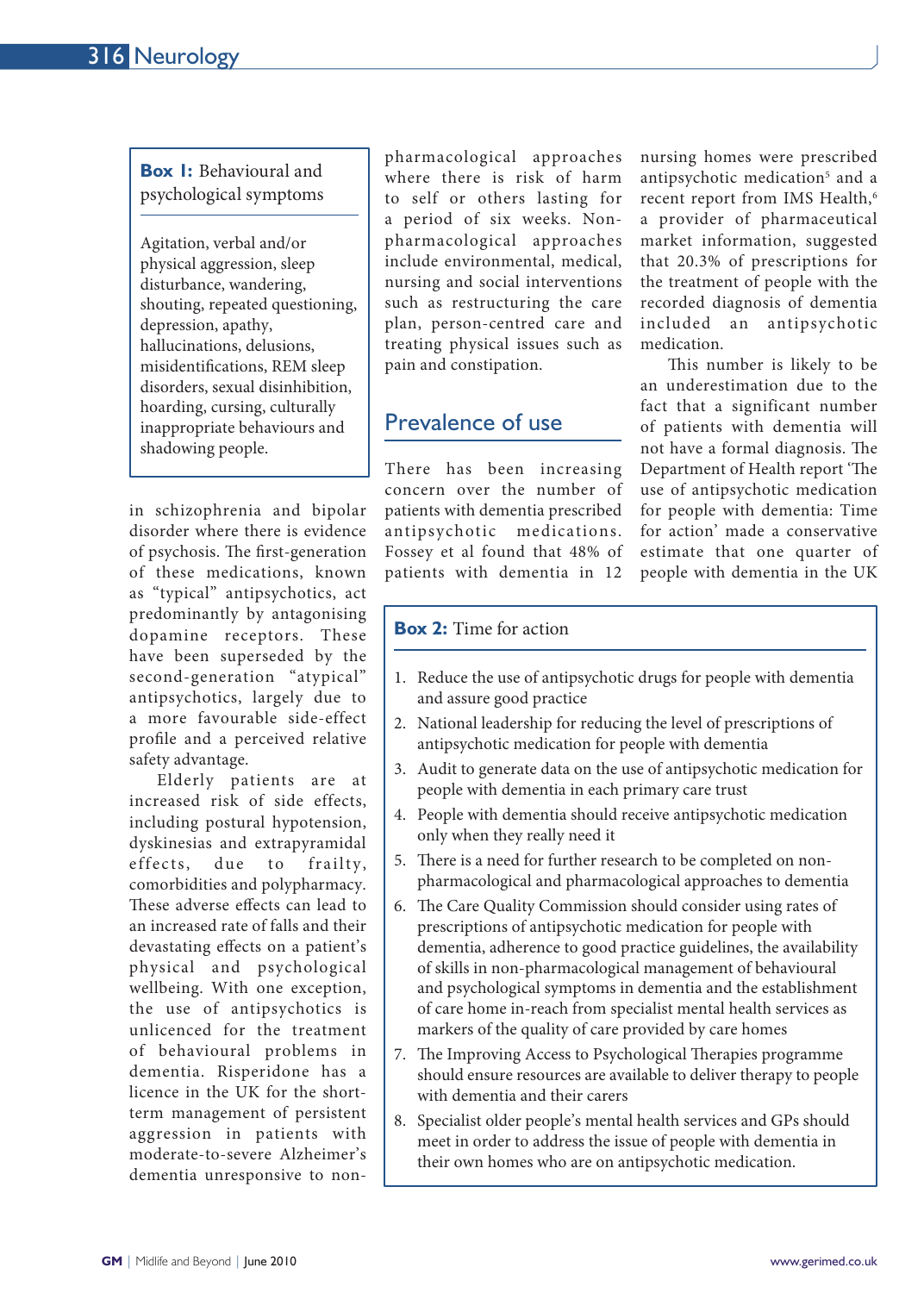are on antipsychotic medication at any one time equating to 180,000 individuals.1

# Evidence of efficacy and risk

In 2004, a Medicines and Healthcare products Regulatory Agency (MHRA) review considered four randomised controlled trials of risperidone and found that there were 33 cerebrovascular adverse events with risperidone versus eight with placebo. The MHRA also assessed olanzapine and found a similar increase in the risk of stroke and a two-fold increase in all-cause mortality.

As a result of the MHRA review, the CSM advised that olanzapine and risperidone should not be used for the treatment of behavioural symptoms in dementia due to clear evidence of increased stroke risk in elderly patients with dementia. They recommended that if risperidone was used in the management of acute psychosis in patients with dementia, it should be short term and under specialist advice.<sup>7</sup>

Schneider et al conducted a meta-analysis in order to establish mortality and morbidity risk and found that there was an increased risk of death with atypicals (OR=1.54; 95% CI 1.06– 2.23, p=0.02) and an increased risk of stroke (OR=2.13; 95% CI  $1.20 - 3.75$ , p=0.009).<sup>8</sup>

Another meta-analysis investigated the efficacy and adverse effects of atypical antipsychotics in dementia and found sufficient evidence for symptomatic efficacy with

risperidone and aripiprazole. It was found that olanzapine was not associated with efficacy and that there was no evidence for the use of quetiapine.<sup>9</sup> Ballard et al conducted a review of sixteen randomised, placebo-controlled trials where dementia and psychosis and/ or aggression were assessed. Nine of these had sufficient data to contribute to a metaanalysis. They found evidence to suggest that risperidone and olanzapine are useful in reducing aggression and risperidone reduced psychosis, but both are associated with serious adverse cerebrovascular events and extrapyridamal symptoms. The authors concluded that neither risperidone nor olanzapine should be used routinely to treat dementia patients with aggression or psychosis unless there is severe distress or risk of physical harm to those living and working with the patient.<sup>10</sup>

# Time for action

'The use of antipsychotic medication for people with dementia: Time for action',<sup>1</sup> states that there is an evidence base that proves that antipsychotic medications are being used too often in people with dementia with detrimental effects. The report made several recommendations in order to lead to effective action, some of which are summarised in Box 2.

The report highlighted that the use of antipsychotic medication in dementia is an indication of a general cumulative failure in health and social care systems to develop an effective

response to challenges posed by dementia. The recommendations made in the report intend to reduce the use of antipsychotic medication in dementia to a level where the benefit gained will outweigh the risk, including 1,800 extra deaths and 820 serious adverse events, and assure that patients are being managed safely and effectively.

## Advice on management

The evidence for antipsychotic medication is best for physical aggression and not verbalisations or wandering. Risperidone has a short-term licence in the UK for use in persistent aggression resistant to non-pharmacological approaches. Any other prescription would be used out of licence and should, wherever possible, involve a discussion with the patient's family if the patient lacks capacity. Aripiprazole has the second best evidence but use would be against manufacturer's advice and there is little evidence for the use of olanzapine and quetiapine. Keeping in mind the cautions previously mentioned, antipsychotics in order of evidence base for effectiveness are: risperidone, aripiprazole, olanzapine and quetioapine.

All prescriptions for antipsychotic medications for people with dementia should be time limited due to the significant risk of morbidity and mortality with long-term use. Practice is evolving and many prescribers are giving stop dates of six weeks to three months on initiation, with a view to restarting if the behavioural or psychological symptoms